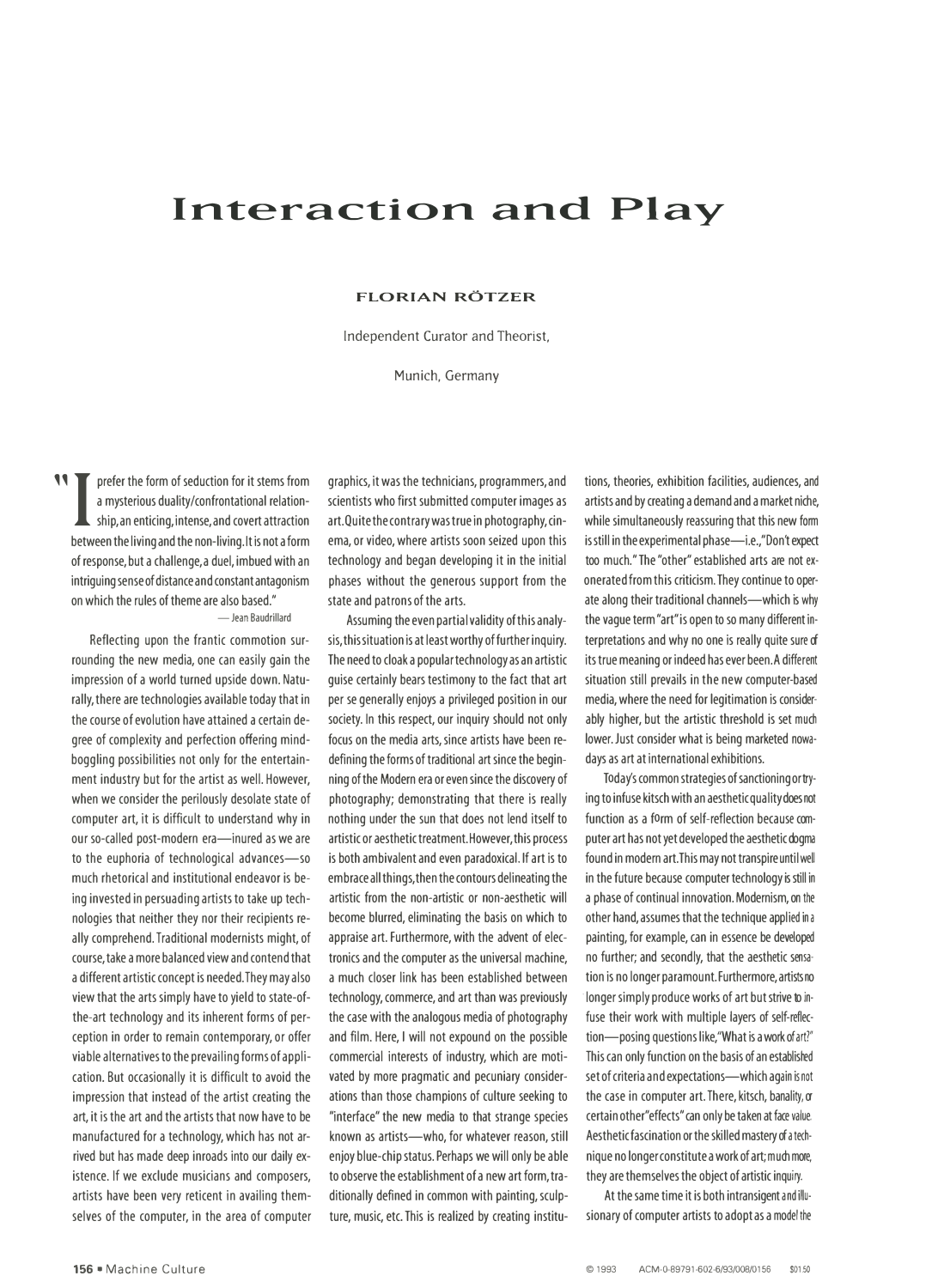visual arts and their attendance institutions and forms of presentation and reception. Omitting for the time being the marginal and in fact regressive area of computer graphics, we can say that computer art distinguishes itself by virtue of the moving image and by permitting the construction of environments that are capable not only of eliciting reactions but also for manipulating interactively these events.Here lies the essence of computer art's distinctively playful dimension for the observer or user, which in the traditional arts has always been marginal and led to the still prevalent exclusion of entertainment as an artistic form. Even in the case of television, the most celebrated form of entertainment in terms of viewer time, the spectator is becoming increasingly involved in the playing of games, which, in turn, are observed by other viewers.Still, in keeping with our social customs, these games tend to be based on athletic skills or dexterity. On the other hand, toys or computer games, which posses at most some didactic but not aesthetic significance, have developed their own particular market.

If, for example, Paik's "Video-Buddha" had been revered as the icon of the electronic era in contrastto other closed-circuit installations, this certainly would not attributable to its manifestly symbolic character, but also to the exclusion of viewer-interaction. Indeed, the activity of the spectator, in so far as he or she playfully interacts with such an installation, is difficult for the artist to control. Does he use an interactive installation as a work of art? And what is the meaning of this? Similar questions arise concerning the work of Myron Krueger, a pioneer of interactive electronic art. ls he merely the inventor of toys for people to amuse themselves with? Do such works allow meaningful experiences in a space/time context, free of purpose or intention? But are not all works of art simply an invitation for each person to experience, grapple with, and interpret differently? If perception is action, why should there always be a didotomy between perception and physical action? Must man's encounter with art be devoid of action, purpose, and intention for it to be of significance? Taken one step further: Is Odysseus, bound to the mast a metaphor for man's reception of art?

Interaction is merely one more stage in the incorporation of the traditionally passive spectator into acreative process. This effectively means desegregating the work and the viewer, whose involvement hitherto was merely intellectual or emotional. This ar tistic endeavor did not arrive with the computer but emerged in the sixties in the movements known as kinetic art, action art, or the happening. To a certain degree, conceptual art and even pop art also belong to those movements that assert that the work of art is only realized when the spectator is present, or that attempt to undermine the divisions between serious and popular art. These artists employed rather simple installations, environments, and situations designed to incorporate the audience by challenging them to become active or by integrating their very presence into the work; for example, by entering a room, the spectator immediately transforms the environment or sees him/herself on a monitor. Typical for such works are those that encourage the spectator to alter his or her location to create different visual perspectives, while the picture requires that it can only be viewed correctly from one angle.

In the theater, efforts were made to correspondingly alter the principle of the proscenium.and in literature there was a transition from linear plot development to a more multi-layered, rhizomatic structure. In painting, the "all-over" art of Jackson Pollack bore witness to the fact that not only had the artist relinquished his focal point, but the painting itself was no longer subsumed within a centrally organized structure-thus permitting the viewer many different perspectives.This could also give birth to the idea that a painting could result from the collective efforts of a group of artists working on equal terms. This principle could only presuppose that the work or the space created within it is of a pluralistic nature. Even the tendency towards abstraction sought to realize this plurality on a semantic level. On the production level, the artist was transformed from the role of the manufacturer to someone devoid ofa fixed pictorial objective, who uses a more or less random matrix of lines and colors as an imaginative surface on which the image starts to take on form as the artist intervenes.

Behind all these diverse endeavors was the conviction of avant-garde artists that by presenting an open and incomplete work, the spectator completes the work through his/her own participation. The intention of this interactive process is to transform the spectator into the artist, while simultaneously striving to make the "expert" superfluous.

Aside from art, the playing of games has come to be regarded as an area of voluntary human activity, not inspired by intention or motives. Play represents a surplus activity that negates the restraints imposed by reality and the urgency to satisfy primary needs. Moreover, play either inhabits or discovers other realities. Seen in this light, it is not surprising

that the combination of play and art is a clear expression of a truly free and creative society, in which production and reception, creation and play co-exist in harmony. Today, interaction and "open" art works are easily reconciled with the insights revealed by the chaos theory and the resulting epistemological tenets of endophysics and constructivism. The model of the external observer, who seeks to objectively describe a system separate from him/herself, is gradually being superseded, not only in science but also in the arts. Instead we have come to accept the model of an internal observer situated in the world observed by him/her and affected or distorted by his/ her activities-which, in turn, are influenced by this distorted world.

It is no secret that Duchamp had already begun to treat the system of art as a game or form of play, by manifestly devoting himself to chess.Similarly, the situationist had the declared program of overturning the traditionally accepted concept of art in order to create the conditions favorable for Homo ludens, the free,active,and creative human being.At the very same time, the Marxist sociologist and philosopher Henri Lefebvre, inspired by romantic projects of the situationists, developed his "Critique of Everyday Life," which in turn influenced Jean Baudrillard. He proposed the idea of the playful seduction or seduction as the basis of play in an illusionary world as the antithesis to a world obsessed with reality and power in which rational behavior is the driving force. During the sixties, the painter Constant.a member of the Cobra art movement and later a situationist, experimented with urbanistic designs;work that could be varied at will and was thus characterized by its intrinsic instability. He drew a strict distinction between a playful culture where each person develops his/her own creativity and a consumer culture that only permits choice between pre-ordained alternatives. According to Constant, the playful being, who purportedly emerged from the automatization of the production processes liberating him from utilitarian activities and bestowing upon him leisure time, is a nomad, whose behavior in every sense of the word can be conceived of as "drifting." Furthermore, this nomad has abandoned the conventional game that consists of sport and the attainment of an objective. Instead the nomad drifts along, encountering typical urban situations together with his fellow man, embarking on a quest for experience and adventure, constantly developing new environments,and,atthe same time, modifying the rules of the game. Here, the situationists have excelled in developing inge